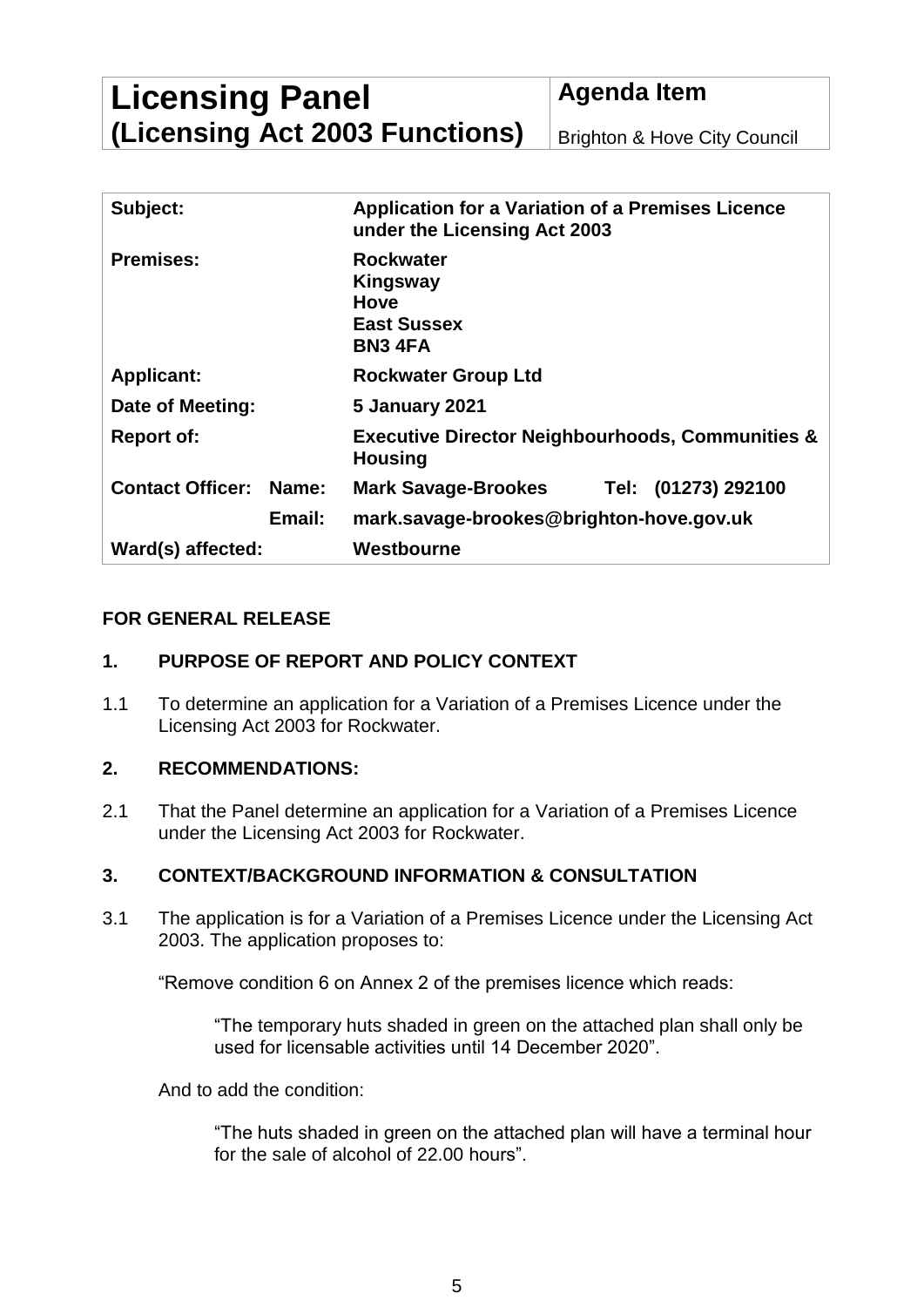If this application is granted, it will enable the huts to be used for licensable activities (i.e. the sale of alcohol) on a permanent basis. This application has been discussed with the police and follows the grant of a minor variation (which was not objected to by either the police or environmental health) which extended the use of the huts for licensable activities from 31 October to 14 December 2020."

3.2 Part M (operating schedule) of the application is detailed at Appendix A and the plan of the premises is attached at Appendix B.

|                             | <b>Existing</b>                                      | <b>Proposed</b> |  |
|-----------------------------|------------------------------------------------------|-----------------|--|
| Live music                  | Every Day                                            | No change       |  |
|                             | $11:00 - 03:00$                                      |                 |  |
| <b>Recorded Music</b>       | Every Day                                            | No change       |  |
|                             | $11:00 - 03:00$                                      |                 |  |
| <b>Performance of Dance</b> | Every Day                                            | No change       |  |
|                             | $11:00 - 03:00$                                      |                 |  |
| Anything of a similar       | Every Day                                            | No change       |  |
| description within e, f     | $11:00 - 03:00$                                      |                 |  |
| ,or g                       |                                                      |                 |  |
| <b>Late Night</b>           | Every Day                                            | No change       |  |
| <b>Refreshment</b>          | $23:00 - 03:00$                                      |                 |  |
| <b>Supply of Alcohol</b>    | Every Day                                            | No change       |  |
|                             | $11:00 - 03:00$                                      |                 |  |
| <b>Hours premises are</b>   | Every Day                                            | No change       |  |
| open to public              | $11:00 - 03:00$                                      |                 |  |
| <b>Conditions removed</b>   | Remove: Condition 6 on Annex 2 which currently       |                 |  |
| as a consequence of         | reads: "The temporary huts shaded in green on the    |                 |  |
| the proposed Variation      | attached plan shall only be used for licensable      |                 |  |
|                             | activities until 14 December 2020."                  |                 |  |
|                             | Replace with: "The huts shaded in green on the       |                 |  |
|                             | attached plan will have a terminal hour for the sale |                 |  |
|                             | of alcohol of 22,00 hours."                          |                 |  |
|                             |                                                      |                 |  |

3.3 Summary table of existing and proposed activities

- 3.4 The existing premises licence is attached at Appendix C
- 3.5 The premises does not fall in the Cumulative Impact Area or the Special Stress Area.

#### **Representations received**

- 3.6 Details of the representations made are notified to applicants on receipt by the Licensing Authority using a pro-forma. A summary appears below:
- 3.7 Seventeen representations were received. Sixteen of these were made with concerns about the application and were received from local residents and a Resident Association.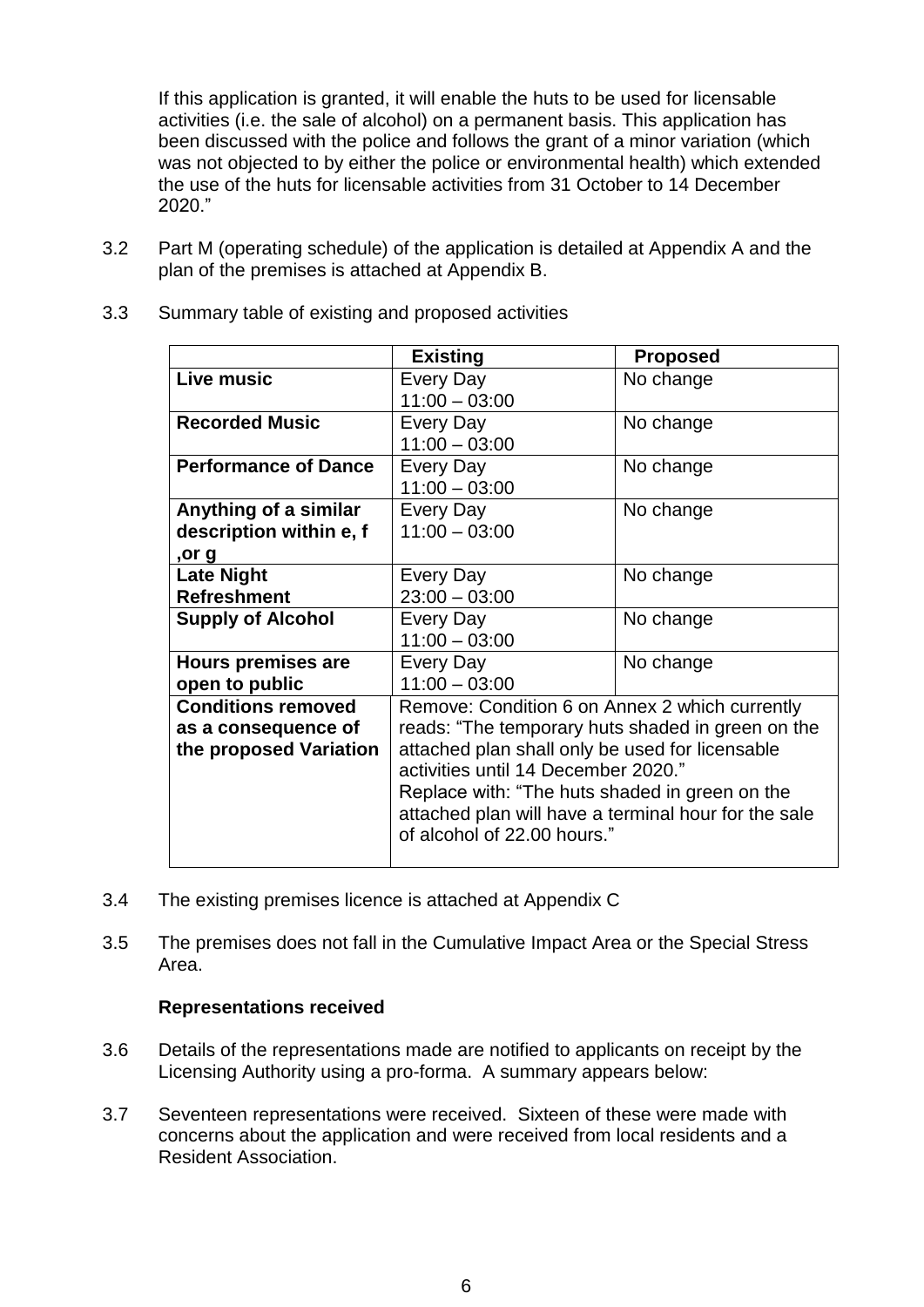One representation was received supporting the application. This was received from a Ward Councillor.

- 3.8 Representations received had concerns relating to Prevention of Crime and Disorder, Public Safety and Prevention of Public Nuisance.
- 3.9 Full details of the representation s are attached at Appendix D. A map detailing the location of the premises is attached at Appendix E.

### **4. COMMENTARY ON THE LICENSING POLICY**

4.1 The following extracts from Brighton & Hove City Council Statement of Licensing Policy are considered relevant to this application and **are numbered as they appear in the policy**:

#### **1. Introduction**

- **1.1** This Statement of Licensing Policy has been prepared in accordance with the provisions of the Licensing Act 2003 (the Act) and having regard to Guidance issued by the Home Office under Section 182 of the act. The licensing authority is Brighton & Hove City Council. The purpose of this statement is to promote the licensing objectives and set out a general approach to making licensing decisions. The discretion of the licensing authority in relation to applications under the act is only engaged if 'relevant representations' are made by other persons or responsible authorities. This policy will inform the approach to be taken when deciding applications and imposing conditions when relevant representations are received. It is also intended as a guide for applicants as to what to include in their operating schedules, always recognising that if no representations are received, the application must be granted. The licensing authority must carry out its functions with a view to promoting the licensing objectives and this policy is framed around those objectives. Each application will be given individual consideration on its merit. The scope of this policy covers the following:
	- Retail sales of alcohol;
	- The supply of alcohol by or on behalf of a club, or to the order of, a member of the club;
	- The provision of regulated entertainment;
	- The provision of late night refreshment.

#### **1.2 The licensing objectives are: -**

- (a) Prevention of crime and disorder;
- (b) Public safety;
- (c) Prevention of public nuisance;
- (d) Protection of children from harm.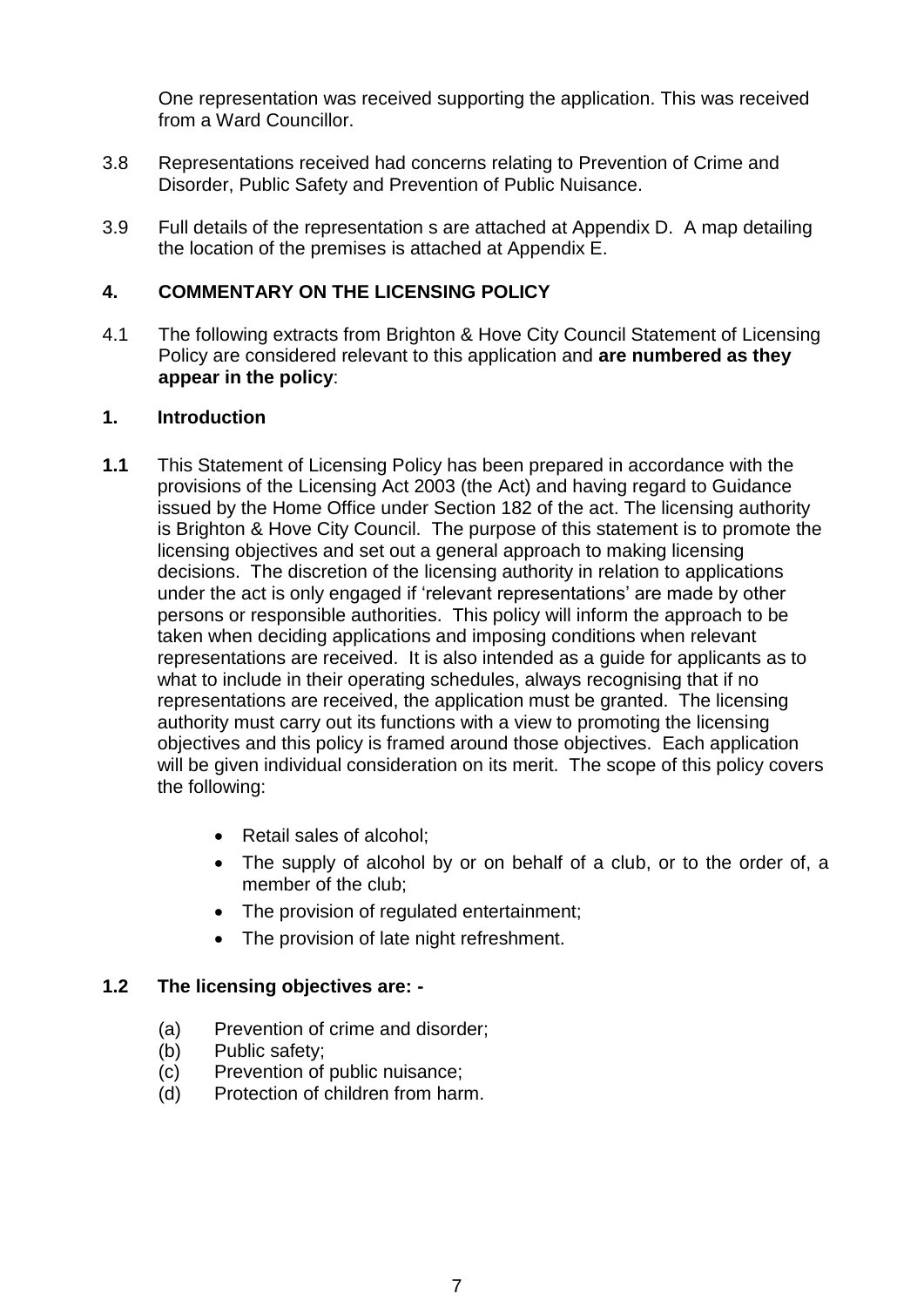# **1.3 Scope**

Licensing is about regulating licensable activities on licensed premises, by qualifying clubs and at temporary events. Any conditions attached to various authorisations will be focused on matters which are within the control of individual licensees and others with relevant authorisations; i.e. the premises and its vicinity. Each application will be given individual consideration on its merit. Nothing in this policy shall undermine the right of any individual to apply under the terms of the act for a variety of permissions and to have any such application considered on its individual merits. Similarly, nothing in this policy shall override the right of any person to make representations on an application or seek a review of a licence or certificate where provision has been made for them to do so in the act.

# **4 Prevention of Crime and Disorder**

- 4.1.1 The following details and measures are intended to address the need for the prevention of crime and disorder which may be associated with licensed premises and certificated club premises. Conditions attached to licences and certificates will, as far as possible, reflect local crime reduction strategies.
- 4.1.2 The licensing authority acknowledges that training and good management play a key part in preventing alcohol and drug related crime. The authority expects that all licensees of on-licensed premises attend training programmes which will raise their awareness of the issues relating to drugs and violence in licensed premises, and that suitable training be extended to all bar staff and door supervisors so that drug dealers and users will be deterred from using licensed premises for illegal purposes and that incidents of violence in licensed premises will be reduced. Licensees are also encouraged to attend training programmes to help identify children at risk and issues of basic child protection. It is the duty of the designated premises supervisor (DPS) to train staff on induction concerning conditions on their premises licence.
- 4.1.3 It is expected that the DPS will spend a significant amount of time on the premises. When not on the premises it will be essential that the DPS is contactable, particularly should problems arise with the premises and that staff are authorised by the DPS.
- 4.1.4 The location of violent attacks, anti-social behaviour and hate crime or related incidents may be used to justify closing times.

## **4.3 Care, control and supervision of premises**

4.3.1 The Licensing authority supports the Business Crime Reduction Partnership and other approved schemes. Where appropriate, premises licence holders should be members of the BCRP for the deterrence to violent crime that such membership provides. The BCRP NightSafe radio scheme is normally expected as an operational requirement for city centre bars, clubs and pubs and is an example of good practice in achieving the aim of reducing crime and disorder and improving public safety. Well managed pub-watch schemes provide information exchange between the premises licence holders and responsible authorities that reduce and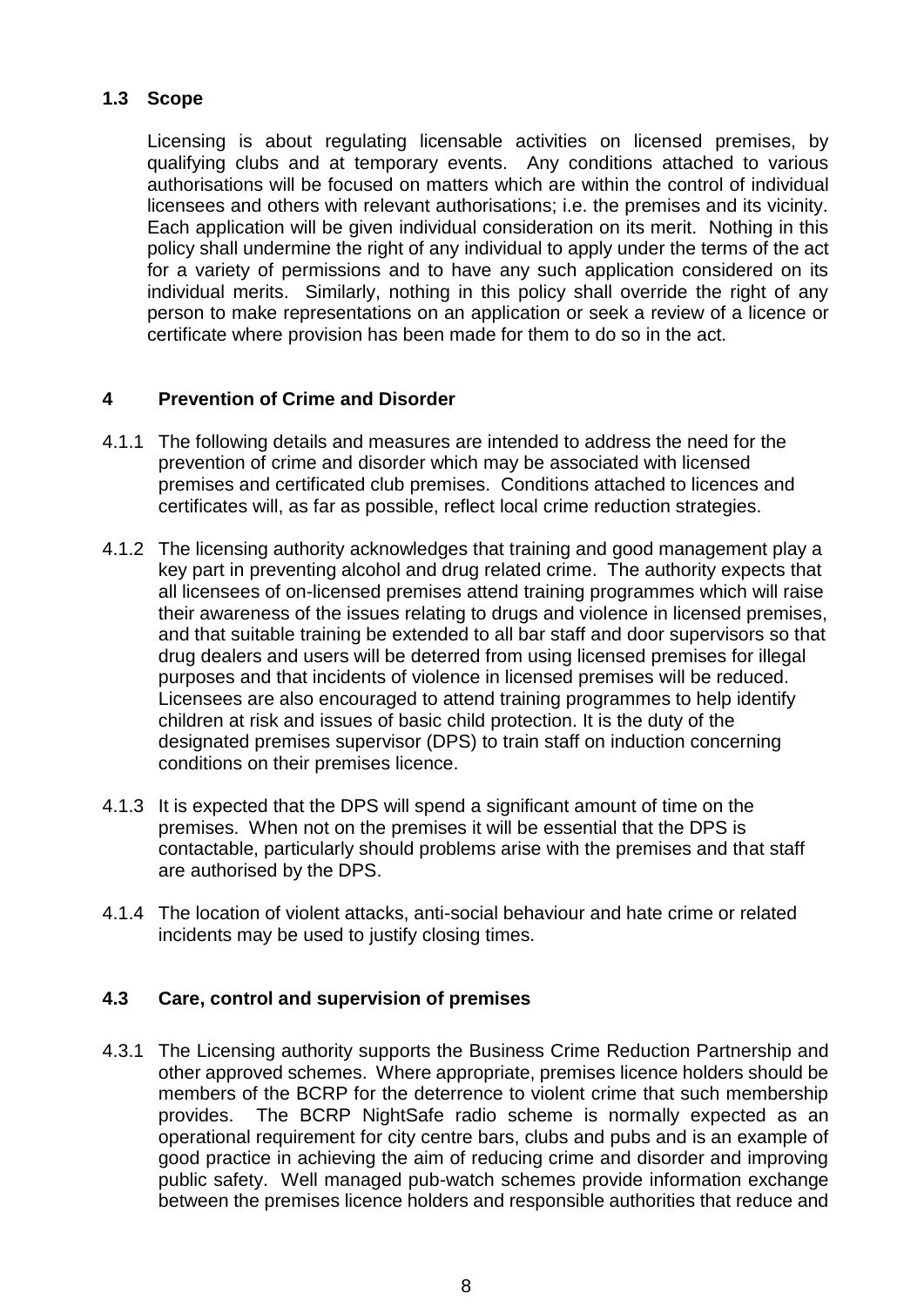deter violent crime and disorder. The council will support a responsible licensing scheme.

- 4.3.2 The effective management and supervision of a venue is a key factor in reducing crime and disorder, both within it and outside. The police will consider the applicants, objecting to the application where appropriate. The police may suggest crime prevention measures in relation to, for example, the internal layout of the premises, closed-circuit television, help points, lighting and security staff. The police may ask for conditions which support such measures to be imposed when licensing applications are granted, eg type of licence, capacity, operating hours' restrictions.
- 4.3.3 Following the grant of a licence, the management and supervision of the premises, in so far as it might impact on crime and disorder, will continue to be monitored. Particular attention will be paid to any licensed premises where there is evidence of criminal activity or any association with racist or homophobic crime. The licensing authority will keep itself well briefed on the nature, location and type of premises where alcohol related violence and disorder are occurring so it can take full account of the facts and avoid exacerbating problems as required by the Community Safety Strategy. Where licensed premises are found to cause nuisance or be associated with disorder or unreasonable disturbance, the review process may be invoked, and powers of revocation or the imposition of conditions may be considered. Conditions may include use of closed-circuit television, licensed door supervisors and earlier closing times. Such action to restrict the operation may be taken for trial periods to allow businesses an opportunity to remedy existing disorder, nuisance or disturbance.
- 4.3.4 This policy recognises the use of registered Door Supervisors All Door Supervisors will be licensed by the Security Industries Authority. Mobile security units and similar systems are in use by some premises operators as a means of providing security cover at very short notice at premises which may not normally require a permanent security presence. The Licensing Strategy Group has sought to define the standards and operating guidance for such mobile units, which will be in need of regular review. This policy endorses the use of units following such guidance and standards in appropriate circumstances. A copy can be found on the licensing pages of the council's website.
- 4.3.5 The development of codes of practice and general operating standards for security companies is encouraged for local businesses; premises operators are urged to ensure that security services, when engaged, are provided by suitably qualified businesses operating to recognised standards and who should be working towards SIA accreditation.

## **5 Public Safety**

- 5.1 The following details and measures are intended to address the need for the protection of public safety which may be associated with licensed premises and certificated club premises.
- 5.1.1 The permitted capacity is a limit on the number of persons who may be on the premises at any time, following a recommendation by the relevant fire and rescue authority under the Regulatory Reform (Fire Safety) Order 2005. For any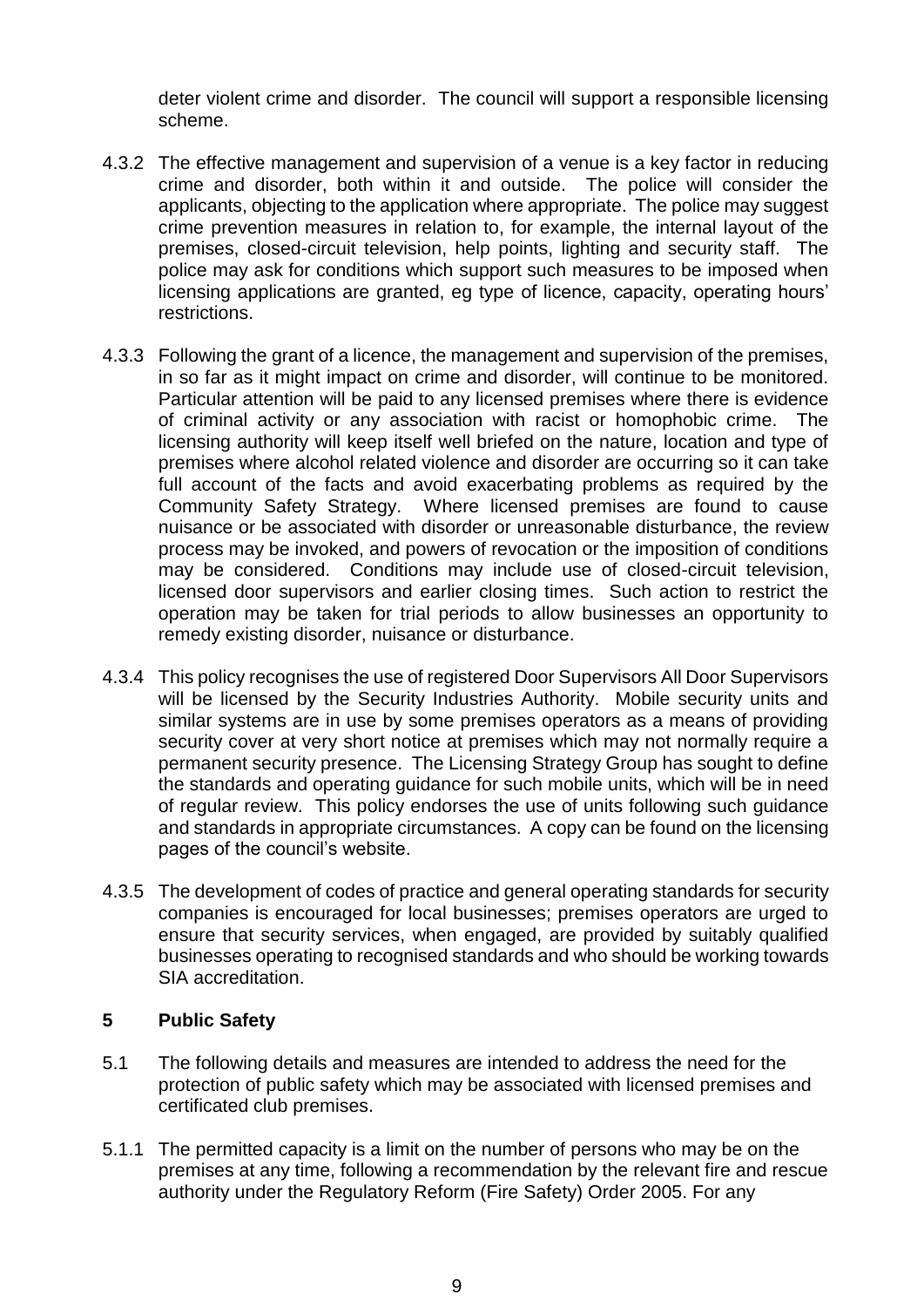application for a premises licence or club premises certificate for premises without an existing permitted capacity where the applicant wishes to take advantage of the special provisions set out in section 177 of the 2003 Act, the applicant should conduct their own risk assessment as to the appropriate capacity of the premises. They should send their recommendation to the fire and rescue authority which will consider it and decide what the "permitted capacity" of those premises should be.

- 5.1.3 Conditions may be imposed in accordance with operating schedules to protect public safety including where justified:
	- (a) provision of closed-circuit television and panic buttons.
	- (b) use of shatterproof drinking vessels; bottles requiring use of toughened glass or plastic should normally be required unless applicants can show exceptional reasons.
	- (c) use of door supervisors, licensed by the Security Industry Authority.
	- (d) requirement of a minimum of a licensed door supervisor for every 100 customers in nightclubs and large city centre pubs or as indicated by risk assessment.
	- (e) occupant capacity conditions will be applied where appropriate.
	- (f) the provision of designated and suitably trained first aiders.
- 5.1.4 Where appropriate, licence holders or their authorised representatives will submit event safety plans and operating manuals, attend Event Planning Teams or Safety Advisory Groups and similar meetings prior to large events and shall be part of Event Liaison Teams during such events. Due regard shall be had to relevant guidance and publications including, for example: HSE approved code of practice for events.

#### **6 Prevention of Public Nuisance**

- 6.1 The following details and measures are intended to address the need for the prevention of public nuisance which may be associated with licensed premises and certificated club premises.
- 6.1.1 In determining applications for new and varied licences, regard will be had to the location of premises, the type and construction of the building and the likelihood of nuisance and disturbance to the amenity of nearby residents by reason of noise from within the premises, as a result of people entering or leaving the premises or from individuals or groups of customers gathered outside (e.g. in order to smoke).
- 6.1.5 In determining applications for new licences or extensions in hours or terminal hours of licensed premises, regard will be had to late night public transport availability and location of taxi ranks to aid dispersal of customers.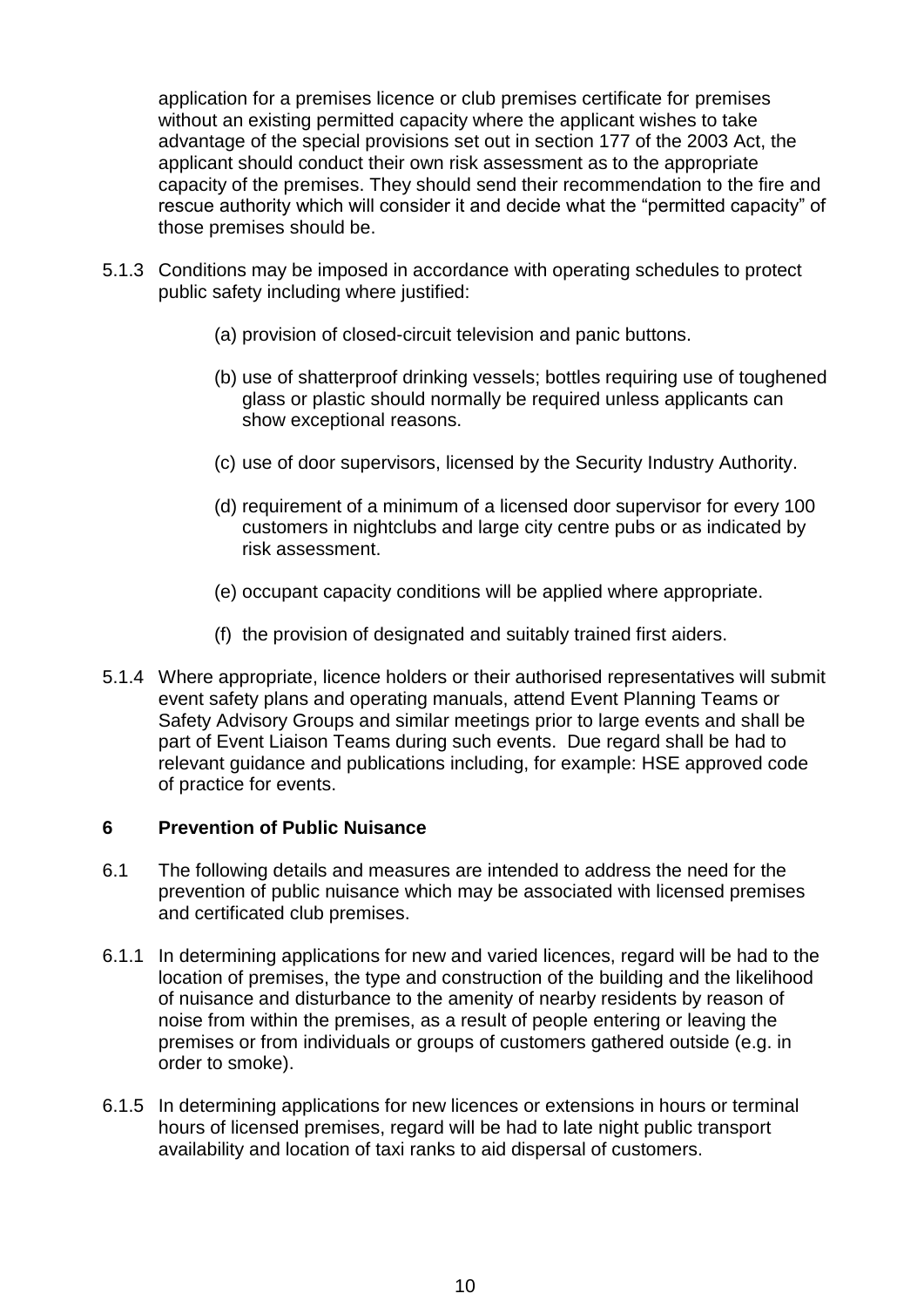6.1.6 Reasonable controls are available to all premises operators to minimise the impact of noise from customers outside. The council's Environmental Health Department has issued guidance on a number of steps that can be taken in this respect which are endorsed by this policy (see 6.2 below).

### **6.2 Smoking Advice**

- 6.2.1 Premises licence holders will be expected to:
	- Develop a management plan on how to manage smoking on your premises and ensure that all staff are aware of the contents of this plan, and that it is effectively implemented. Noise from people smoking and talking can be intermittent, vary in character and volume and be intrusive. An effective smoking management plan will help prevent neighbours being disturbed.
	- Comply with any planning conditions restricting the use of outdoor areas.
	- Ensure that any structures used by smokers comply with the design criteria detailed in the Heath Act 2006 and that any structures, awnings, retractable canopies, etc. have the relevant planning permission.
	- Ensure any new lighting to outdoor areas must be designed so as not to cause a light nuisance to neighbours and again have the relevant planning permission and building control consent.
	- Ensure that the conditions on the premises licence are complied with. There may be conditions restricting the hours of use of gardens and outdoor areas. Having reviewed the contents of the premises licence you may find it necessary to request a variation of your licence.
	- Licence tables and chairs on the Public Highway under the provisions of the Highways Act 1980. These licences may have conditions restricting the times that the area can be used.
	- Ensure drinks, glasses and bottles are not taken onto the highway unless there is a tables and chairs licence permitting use. A system should be adopted to prevent theft and 'spiking' of drinks, and reminding customers not to leave unattended items.
	- Discourage smokers remaining in gardens and outdoor areas and determine terminal hours.
	- Discourage smokers remaining outside by removing/disabling tables and chairs or prohibiting their use after a certain time. Lights and heaters will also be turned off.
	- Introduce a system that after a certain time the number of smokers outside are restricted to a maximum number. Staff will be needed to manage this restriction.
	- Employ staff and/or SIA registered door supervisors to manage doors and control customers and smokers entering and leaving the premises. Staff positioned on the doors can help to encourage customers not to cause a noise problem. It may be that staff are required to manage doors after a certain time, particularly during the hours when neighbouring residents are trying to sleep.
	- Ensure door supervisors maintain order outside venues and protect customer safety. BCRP supports the use of Night Safe. Radio net and other pager systems and pub watch schemes can be used to provide for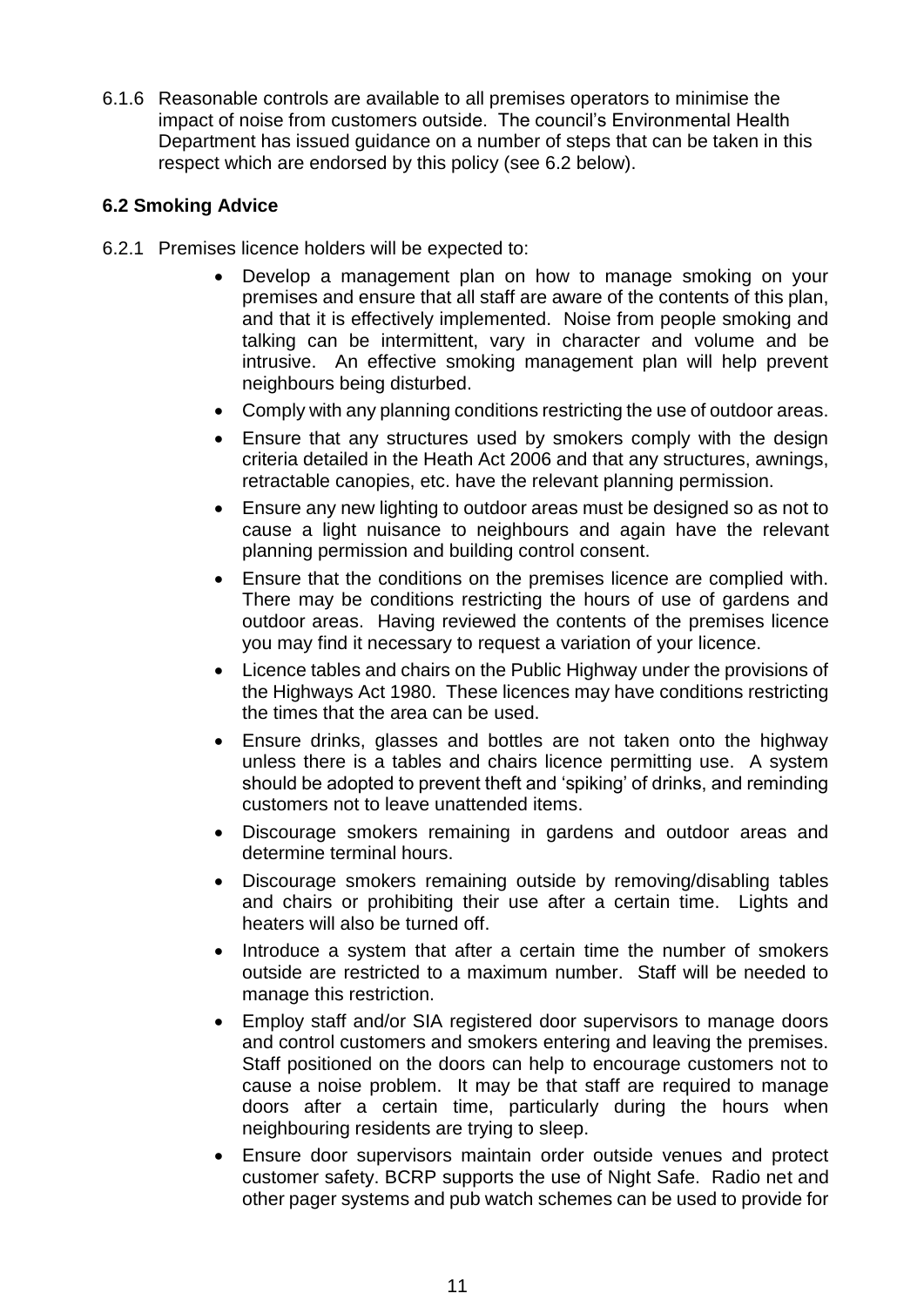rapid police response and alert other venues where customers and staff are endangered.

- Position signs to remind customers that the premises is in an area where people live. It is not always obvious in busy commercial streets with flats above. By changing the design and wording of signs customers do not forget. Signs can be located in and outside the premises and on tables.
- Use CCTV to manage outside areas.
- 6.2.2 Licensed premises should normally display prominent, legible signs at exits reminding customers to leave in a quiet, peaceful, orderly manner.

### **8 Integration of Strategies**

- 8.1 The licensing authority shall secure the proper integration of this policy with local crime prevention, planning policy, transport, tourism and cultural strategies by: -
	- Liaising and consulting with the Sussex Police, Community Safety Forum, Sustainability Commission representatives and following the guidance in community safety and crime and disorder strategy
	- Liaising and consulting with Public and Alcohol Programme Board
	- Liaising and consulting with the East Sussex Fire & Rescue Service
	- Liaising and consulting with the Local Strategic Partnership, Safety Advisory Group (Emergency Planning) and Equalities and Social Justice Consultation Forum
	- Liaising and consulting with the Planning authority
	- Liaising and consulting with the Highways authority
	- Liaising and consulting with local business and business associations. Having regard to any future documents issued relating to the Private Security Industry Act 2001, for example liaison or information sharing protocols
	- Liaising and consulting with the Trading Standards Team, for example with regard to test purchasing codes of practice
- 8.2 In line with statutory requirements and the Council's Inclusion Policy, the Licensing Authority shall have due regard to the need to eliminate unlawful discrimination, and to promote equality of opportunity and positive relations between persons of diverse backgrounds, for example communities of interest such as: lesbian, gay, bisexual and transgender people; disabled people; racial and ethnic groups; religious and faith groups.
- 8.3 This policy supports the aims of the tourism strategy, recognising the benefits for the tourism economy of creating a safer and more attractive city centre and improving competitiveness with other European cities. The Licensing Committee should receive any reports relevant to the needs of the local tourist economy and the cultural strategy for the area to ensure that it considers these matters.
- 8.4 The Licensing Committee should receive relevant information relating to the employment situation of the area and the need for new investment and employment where appropriate.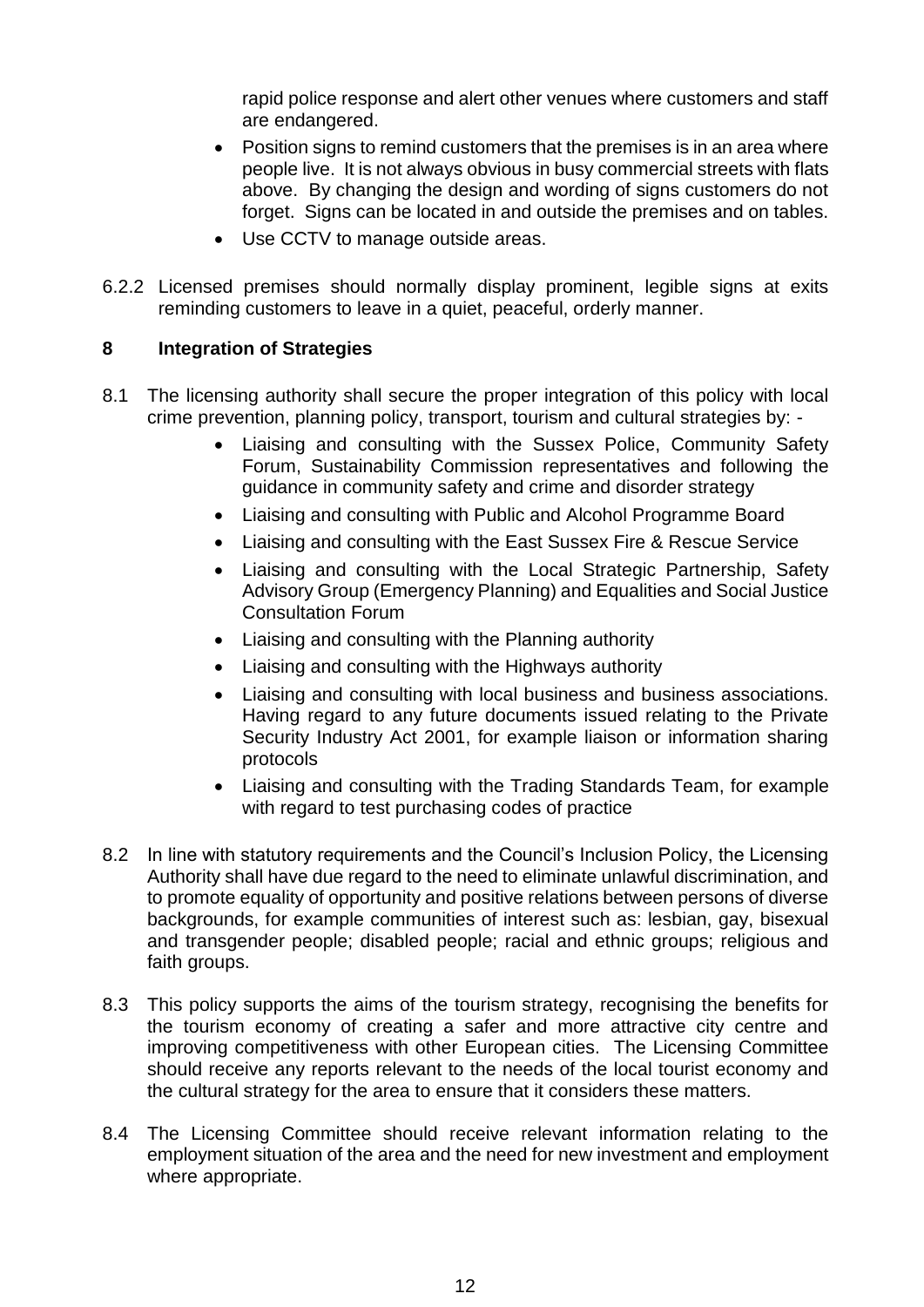- 8.5 Specific conditions may be attached to premises licences to reflect local crime prevention strategies. Such conditions may include the use of closed circuit television cameras, use of the NightSafe radio system or accredited scheme, the provision and use of shatterproof drinking receptacles, drugs and weapons search policy, the use of registered door supervisors, specialised lighting requirements, hours of opening. Certificates issued to club premises shall reflect local crime prevention strategies and may include any or all of the requirements listed above.
- 8.6 The licensing authority will have regard to the need to disperse people quickly and safely from the city centre to avoid concentrations which may produce disorder and disturbance.

## **5. FINANCIAL & OTHER IMPLICATIONS:**

#### Financial Implications:

5.1 The Licensing Act 2003 provides for fees to be payable to the licensing authority in respect of the discharge of their functions. The fee levels are set centrally at a level to allow licensing authorities to fully recover the costs of administration, inspection and enforcement of the regime.

*Finance Officer Consulted Michael Bentley Date: 10/12/20*

#### Legal Implications:

- 5.2 The licensing authority must act to promote the four licensing objectives which are:
	- Prevention of crime and disorder
	- Public safety
	- Prevention of public nuisance
	- Protection of children from harm

The licensing authority must have regard to its statement of licensing policy and the guidance issued by the Secretary of State in carrying out its functions.

*Lawyer Consulted: Rebecca Sidell Date: 14/12/20*

#### Equalities Implications:

5.3 Diversity is valued and strong, safe communities are vital to future prosperity. Licensing policy aims to protect children from harm including sale and supply of alcohol to children.

#### Sustainability Implications:

5.4 Licensing policy aims to prevent public nuisance and develop culture of live music, dancing and theatre.